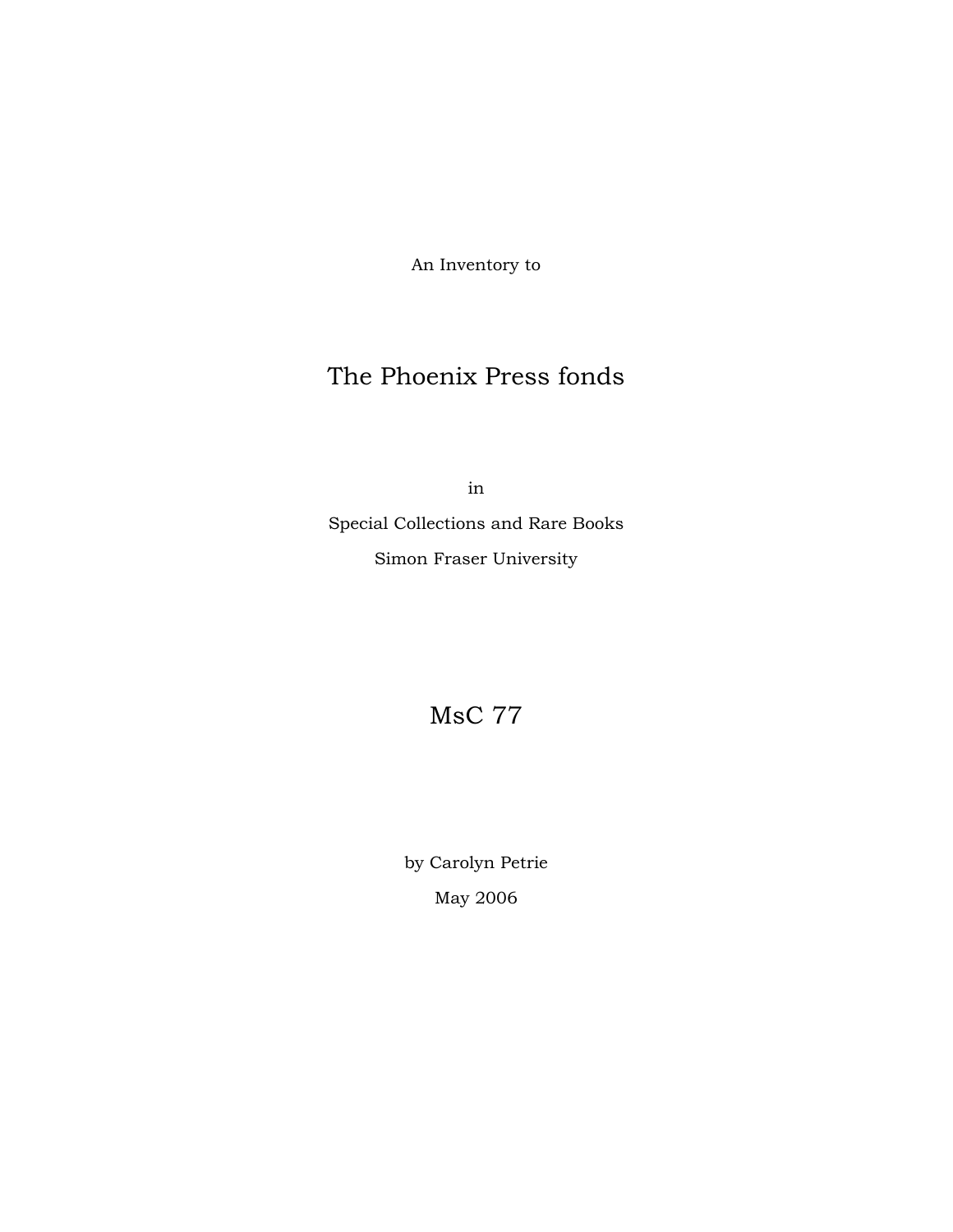## **Series - level description**

**Title**: Office Files

**Date**:1990, 1992-1993, 1995

**Extent**: 1.5 cm. of textual records

**Scope and content**: Series consists of the administrative records of The Phoenix Press relating primarily to the publication of *Cougar Hunter : A Memoir of Roderick Haig-Brown.* Records include legal documents, correspondence, bibliographic information, advertisement and sales records, and financial records.

**Source of supplied title**: Title based on the contents of the series.

**Title**: Correspondence

**Date**: 1990-1995

**Extent**: 1.5 cm. of textual records

**Scope and content**: Series consists of correspondence related to the publication of *Cougar Hunter : A Memoir of Roderick Haig-Brown.* Majority of records consist of correspondence between Al Purdy and Alex Widen reflecting the publication process and the disintegration of their personal and business relations.

**Source of supplied title**: Title based on the contents of the series.

**Title**: Publication files

**Date**:1990-1995

**Extent**: 18.5 cm. of textual records and other material

**Scope and content**: Series consists of records related to the publication of *Cougar Hunter : A Memoir of Roderick Haig-Brown.* Records include copies of original correspondence between Purdy and Roderick Haig-Brown, edited copies of the text, proof-sheets, sample bindings, advertisement material, sample illustrations, and two copies of the completed book.

**Source of supplied title**: Title based on the contents of the series.

**Physical description**: Records consist of 18.5 cm. of textual records, 2 prints 1 sketch, 1 floppy disk.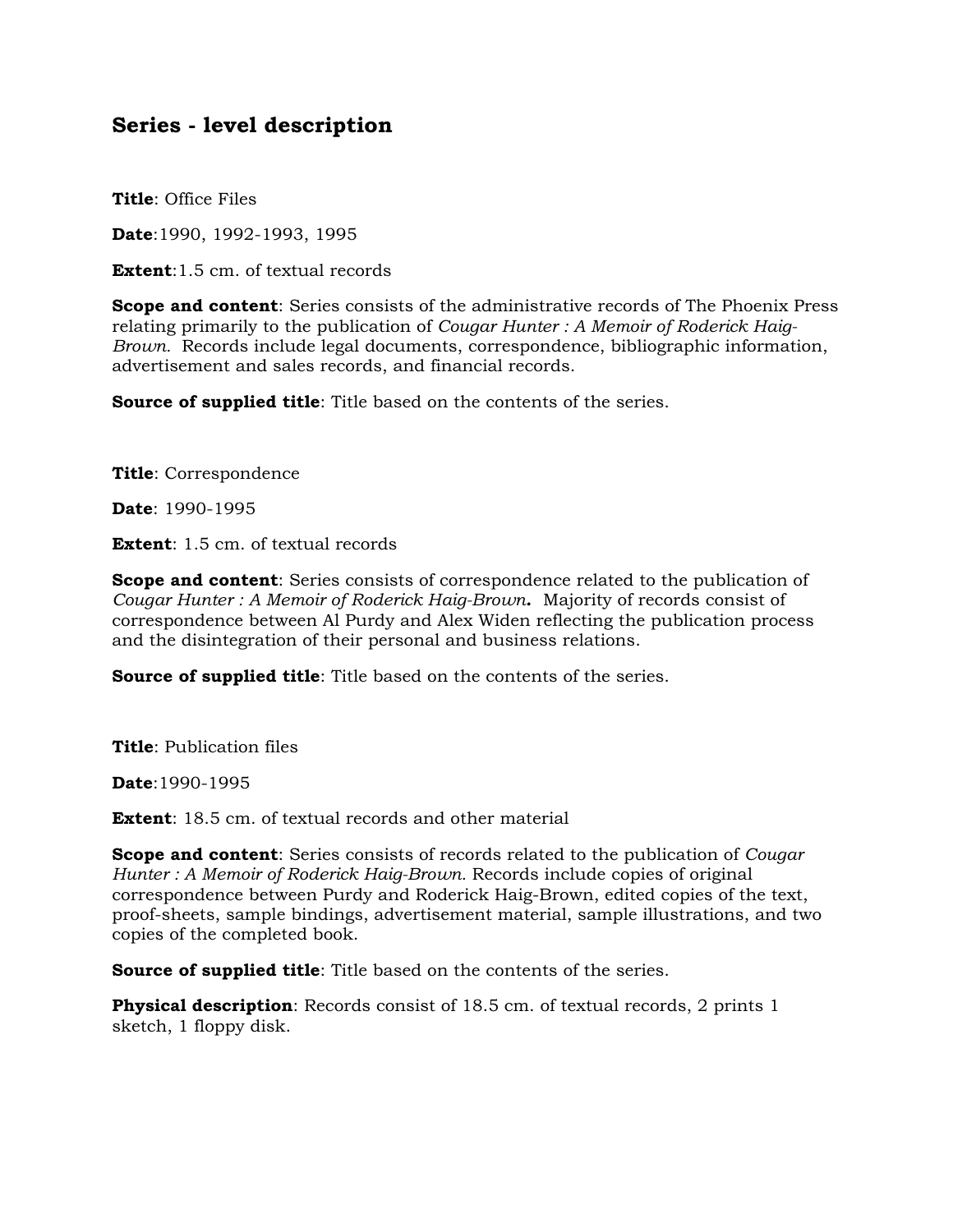## **Series: Office files**

**Title**: Partnership Agreement – Phoenix Press. Widen and Purdy

**Date**: 1990, 1992

**Extent**: 0.25 cm. of textual records

**Scope and content**: File consists of the partnership agreement between Alfred W. Purdy and B. Alexander Widen regarding their joint publishing business. The Phoenix Press. File also contains a receipt of payment from Widen on his partnership with Purdy on *Two*.

**Source of title**: Title transcribed directly from the original file folder.

**Title**: ISBN

**Date**: 1992

**Extent**: 0.25 cm. of textual records

**Scope and content**: File consists of records related to Cataloguing in Publication (CIP) Data and the ISBN number for *Cougar Hunter : A Memoir of Roderick Haig-Brown.* Records include a fax from the CIP Coordinator of the University of British Columbia noting the book's CIP information, correspondence and fact sheets from the National Library of Canada, including the book's ISBN number, and a bank account statement.

**Source of title:** Title transcribed directly from the original file folder.

**Title**: Laser copy with letterhead logo

**Date**: 1991-1993, 1995

**Extent**: 1 cm. of textual records

**Scope and content**: File consists of records related to the advertisement and sale of *Cougar Hunger : A Memoir of Roderick Haig-Brown.* Records include a Phoenix Press business card, sample prints for the front-cover illustration, a sketched advertisement brochure, correspondence from Revenue Canada regarding GST delinquency, proof sheets of *Cougar Hunter : A Memoir of Roderick Haig-Brown*, and purchase orders and purchaser lists.

**Source of title**: Title transcribed directly from the original file folder.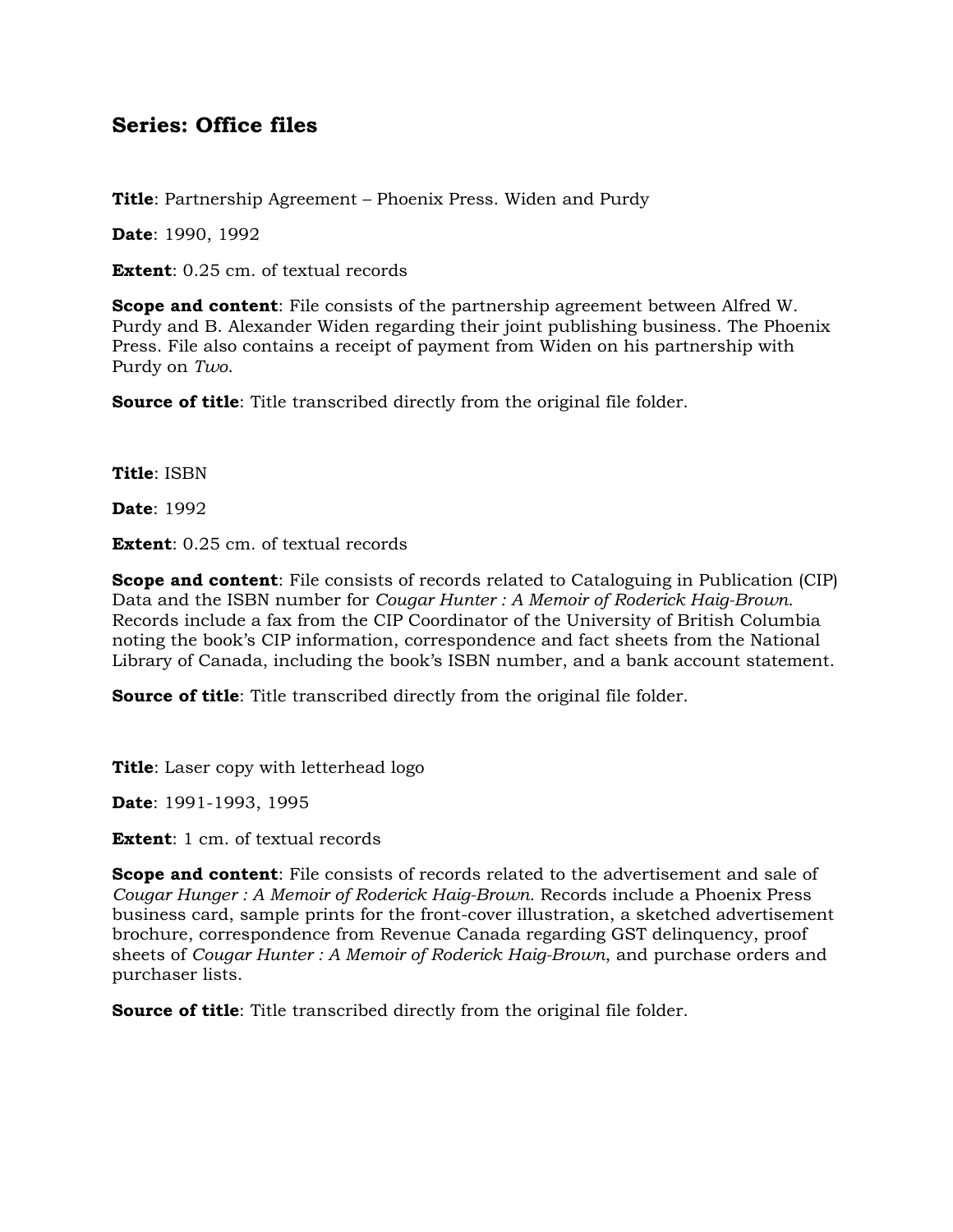**Title**: "Cougar Hunter" Haig-Brown/Purdy letters

**Date**: [ca 1992]

**Extent**: 1 cm. of textual records

**Scope and content**: File consists of a mockup and proof-sheets of *Cougar Hunter : A Memoir of Roderick Haig-Brown*. Records include printed and hand-sketched pages, and text is edited for modification.

**Source of title:** Title transcribed directly from the original file folder.

### **Title**: Purdy/Haig-Brown **correspondence** 1974-1975

**Date**: photocopied lea. 1992

**Extent**: 1 cm. of textual records

**Scope and content**: File consists of photocopies of the text to be published in *Cougar Hunter : A Memoir of Roderick Haig-Brown*, including *The Death of a Friend* from 1977, correspondence between Purdy and Haig-Brown between 1974 and 1976, and *Cougar Hunter : A Memoir of Roderick Haig-Brown.* File also contains photocopied photographs and a list of purchasers.

**Source of title:** Title transcribed directly from the original file folder.

**Title**: University of British Columbia Special Collections material

**Date**: photocopied 1992

**Extent**: 0.25 cm. of textual records

**Scope and content**: File consists of photocopies of correspondence between Purdy and Haig-Brown held at the University of British Columbia Rare Books and Special Collections library. Records include a letter of introduction from Purdy to the library, photocopied records, one original letter, a photocopy of the *In the Shoes of a Fisherman* article written by Purdy for *Weekend Magazine*, a copy of Haig-Brown's *Pacific Salmon*, and a list of records in the Haig-Brown collection related to Purdy.

**Source of supplied title**: Title based on the contents of the File.

**Title**: Cougar Hunter corrections

**Date**: lea 1992

**Extent**: 2 cm. of textual records, 1 floppy disk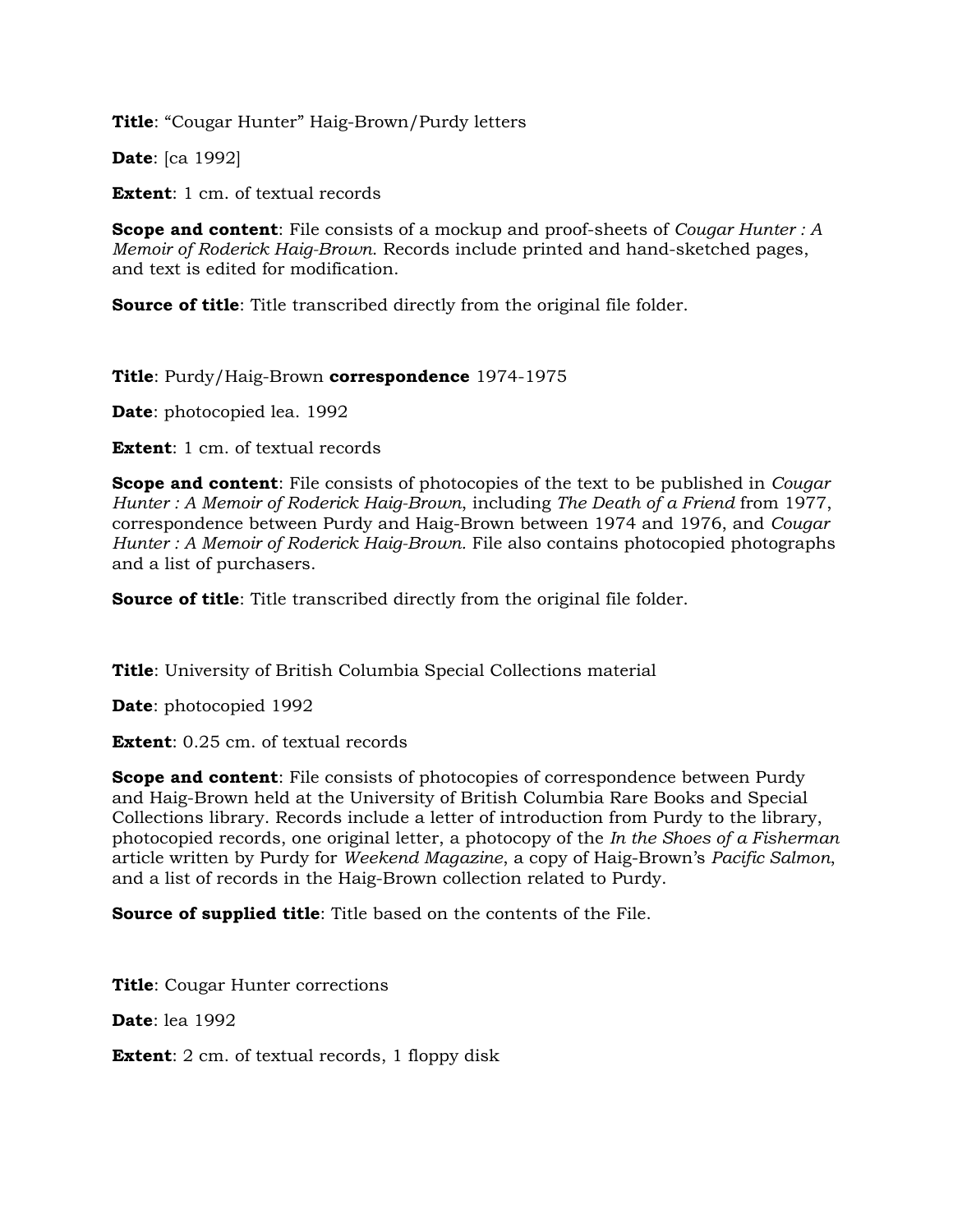**Scope and content**: File consists of corrections made to the text of *Cougar Hunter : A Memoir of Roderick Haig-Brown.* Records include hand-written comments on printed text, copies of advertisement brochures, and proof-sheets of a portion of the book. File also contains a floppy disk labeled as containing the single page layout of *Cougar Hunter : A Memoir of Roderick Haig-Brown.*

**Source of title**: Title transcribed directly from the original file folder.

**Title**: 2nd proof – "*Cougar Hunter"*. Al Purdy

**Date**: 1992

**Extent**: 0.5 cm. of textual records

**Scope and content**: File consists of the second proof of *Cougar Hunter : A Memoir of Roderick Haig-Brown,* including hand-written edits and comments.

**Source of title:** Title transcribed directly from the original file folder.

**Title**: "*Cougar Hunter"* – printed text

**Date**: 1992

**Extent**: 1.5 cm. of textual records

**Scope and content**: File consists of an unbound copy of the *Cougar Hunger : A Memoir of Roderick Haig-Brown* text.

**Source of supplied title**: Title based on the contents of the file.

**Title**: Master laser print with logo

**Date**: [ca 1992]

**Extent**: 1.5 cm. of textual records

**Scope and content**: File consists of the master laser print copy of *Cougar Hunter : A Memoir of Roderick Haig-Brown*. Records also include an advertisement brochure and an edited copy of *The Death of a Friend.*

**Source of title:** Title transcribed directly from the original file folder.

**Title**: "*Cougar Hunter"* brochures (no postage)

**Date**: 1992

**Extent**: 0.25 cm. of textual records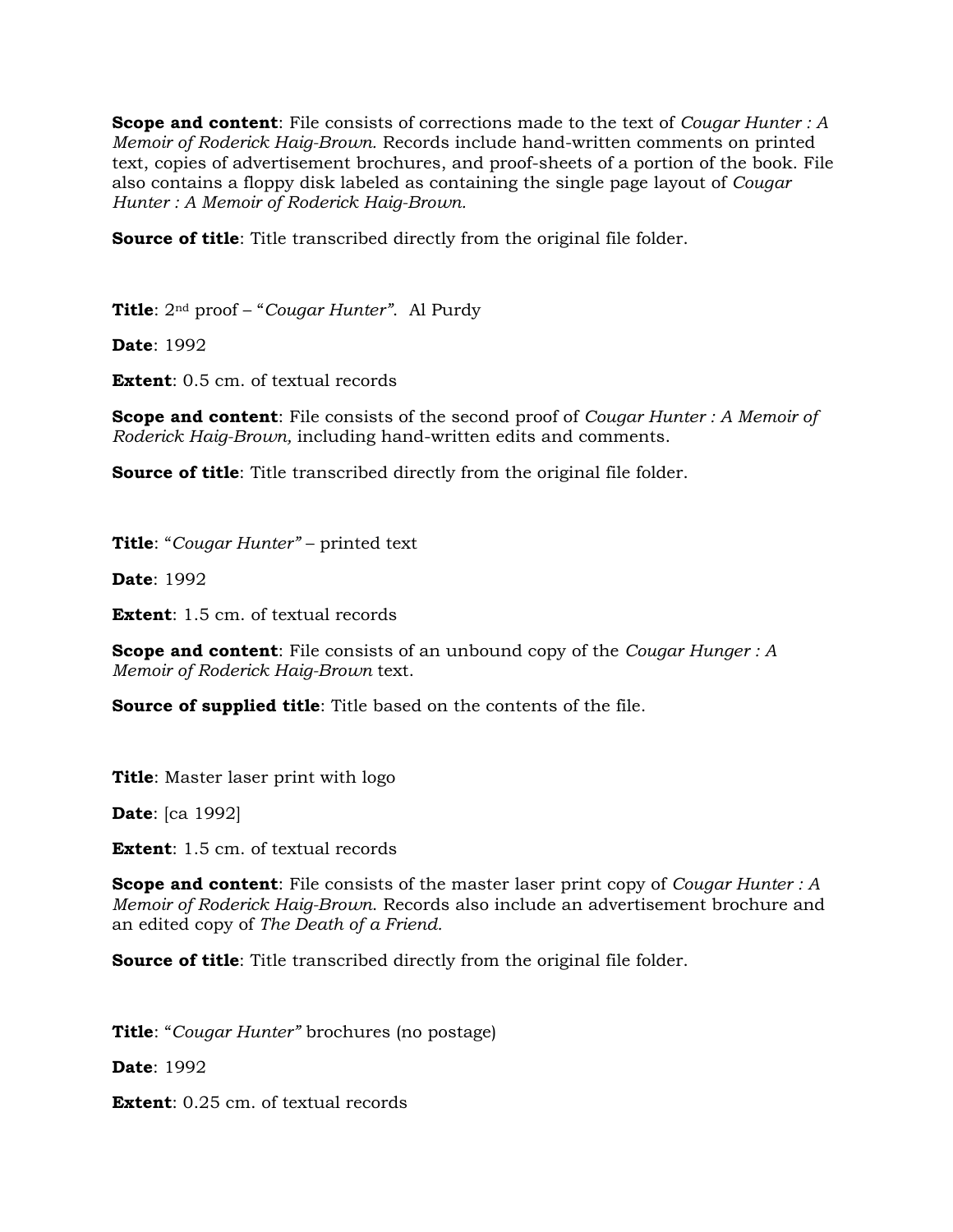**Scope and content**: File consists of numerous copies of a brochure created to advertise the publication of *Cougar Hunter : A Memoir of Roderick Haig-Brown*, and provide ordering information.

**Source of title**: Title transcribed directly from the original file folder.

**Title**: Title page art

**Date**: [ca 1992]

**Extent**: 1 sketch : col. : 11 x 12 cm.  $-$  2 prints : col. and b&w ; 8.5 x 12 cm.  $-$  1 textual record.

**Scope and content**: File consists of records related to Jim Rimmer's illustration of *Cougar Hunter : A Memoir of Roderick Haig-Brown.* Records include a preliminary painting and two prints of the chosen illustration. File also contains a copy of the advertisement brochure issued by The Phoenix Press.

**Source of title:** Title transcribed directly from the original file folder.

**Title**: Promotional material

**Date**: 1992

**Extent**: 2 cm. of textual records

**Scope and content**: File consists of a draft bound copy of *Cougar Hunter : A Memoir of Roderick Haig-Brown*, in brown boards with a brown suede spine. Copy includes handwritten comments, and mock-up of frontispiece illustration.

**Source of supplied title**: Title based on the contents of the file.

**Title**: "Cougar Hunter" Finished copy.

**Date**: 1992

**Extent**: 2 cm. of textual records.

**Scope and content**: File consists of the final publication of *Cougar Hunter : A Memoir of Roderick Haig-Brown*. Book is copy number 3 of the printed books, and includes a dust-jacket.

**Source of supplied title**: Title based on the contents of the file.

**Title**: Trial binding for limited edition

**Date**: 1992